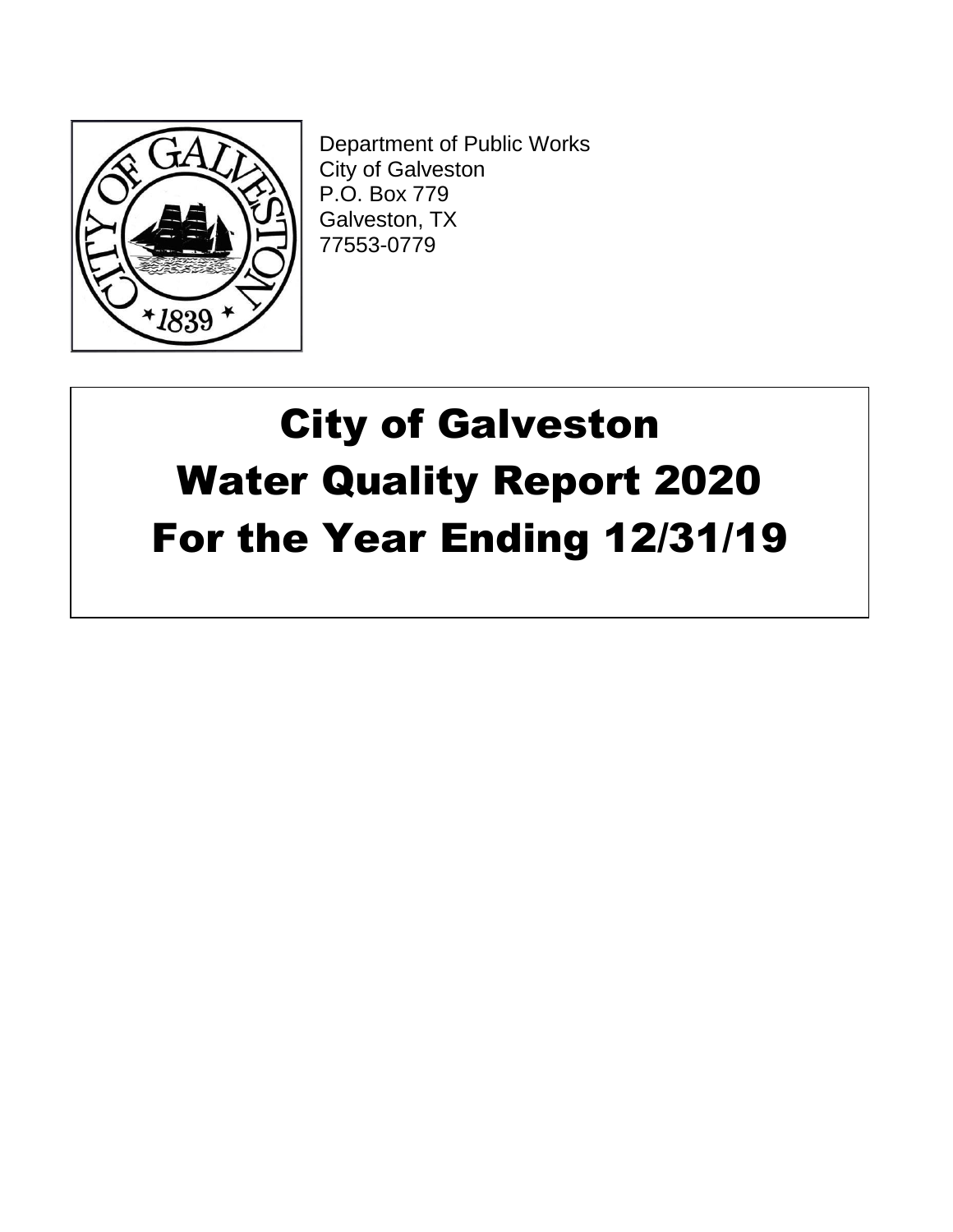## **City of Galveston** *2019 Drinking Water Quality Report*

**City of Galveston Municipal Utilities Department Customer**

**Service (409) 797-3550 Main Office (409) 797-3630**

## **Special Notice**

You may be more vulnerable than the general population to certain microbial contaminants, such as Cryptosporidium, in drinking water. Infants, some elderly or immunocompromised persons such as those undergoing chemotherapy for cancer; those who have undergone organ transplants; those who are undergoing treatment with steroids; and people with HIV / AIDS or other immune system disorders can be particularly at risk from infections. You should seek advice about drinking water from your physician or health care providers. Additional guidelines on appropriate means to lessen the risk of infection by Cryptosporidium are available from the Safe Drinking Water Hotline (800) 426-4791.

### **Public Participation Opportunities**

There are many opportunities available to learn more about the City of Galveston's Municipal Utilities Department and water quality. For inquiries, questions or concerns about waterquality, public participation, policy decisions or to request a speaker for your group, call (409) 797-3630.

The Municipal Utilities Department is part of the city government. All legislative, policy, and budgetary decisions for the department are made by the City Council. Unless otherwise posted, City Council meets on the fourth Thursday of every month at 1:00 p.m. at 823 Rosenberg.

## **Internet Access to City Web Site**

The Internet access to the City of Galveston is: [http://www.cityofgalveston.org](http://www.cityofgalveston.org/)

## **Internet Access - Drinking Water Quality Report**

The Internet access to the City of Galveston Water Quality Report (Consumer Confidence Report) is: http:/[/www.galvestontx.gov/consumerconfidencereport](http://www.galvestontx.gov/consumerconfidencereport)

## **OUR DRINKING WATER IS REGULATED**

This Report is a summary of the quality of the water we provide our customers. The analysis was made by using the data from the most recent U.S. Environmental Protection Agency (EPA) required tests and is presented in the attached pages. We hope this information helps you become more knowledgeable about what's in your drinking water.

## **Source of Drinking Water**

The sources of drinking water (both tap water and bottled water) include rivers, lakes, streams, ponds, reservoirs, springs, and wells. As water travels over the surface of the land or through the ground, it dissolves naturally-occurring minerals, and in some cases, radioactive material, and can pick up substances resulting from the presence of animals or from human activity.

Contaminants that may be present in source water before treatment include: Microbial contaminants, such as viruses and bacteria, which may come from sewage treatment plants, septic systems, agricultural livestock operations, and wildlife.

Inorganic contaminants, salts and metals, which can be naturally-occurring or result from urban storm water runoff, industrial or domestic wastewater discharges, oil and gas production, mining, or farming.

Pesticides and herbicides, which may come from a variety of sources such as agriculture, urban storm water runoff, and residential uses.

Organic chemical contaminants, including synthetic and volatile organic chemicals, which are by-products of industrial processes and petroleum production, and can also, come from gas station, urban storm water runoff, and septic systems.

Radioactive contaminants, which can be naturally-occurring or be the result of oil and gas production and mining activities.

#### **En Espanol**

Este reporte incluye informacion importante sobre el aqua para tomar. Si tiene preguntas o discusiones sobres este reporte en espanol, favor de llamar al tel. (409) 797-3630 par hablar con una persona bilingue en Espanol.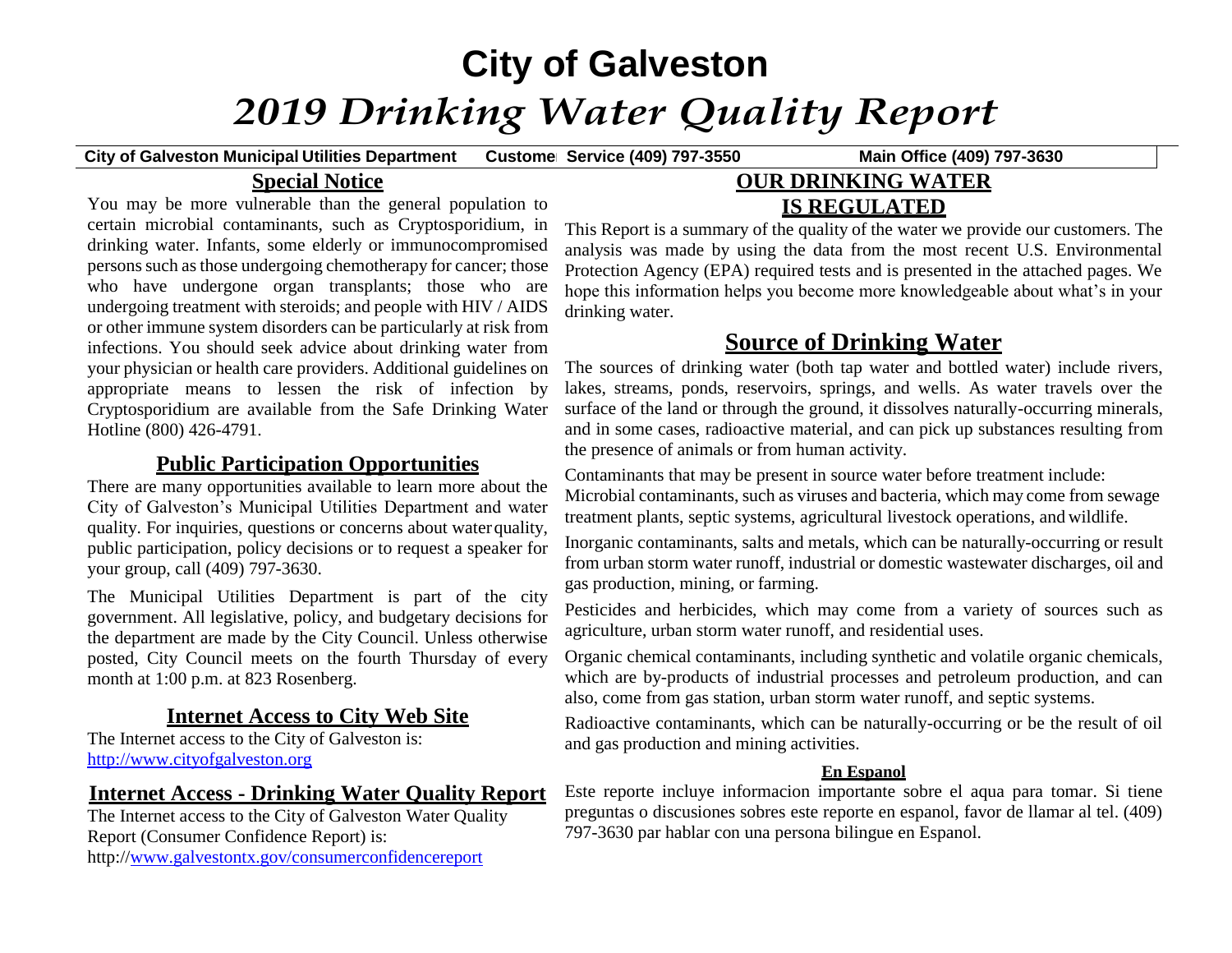## **Where do we get our Water?**

In September of 2001, the City of Galveston started to receive its water supply from the Gulf Coast Water Authority's Thomas A. Mackey Water Treatment Plant in Texas City. The Gulf Coast Water Authority (GCWA) owns 212 million gallons per day in water rights from the Brazos River and provides water for agriculture, industry and municipal use. All water travels through 150 miles of canals stretchingfrom the Brazos River, across Fort Bend, Brazoria and Galveston Counties to the GCWA's raw water reservoir located near Highway 146 in Texas City.

A Source Water Susceptibility Assessment for your drinking water sources is currently being updated by the Texas Commission on Environmental Quality. This information describes the susceptibility and types of constituents that may come into contact with your drinking water source based on human activities and natural conditions. The information contained in the assessment allows us to focus our source water protection strategies. Some of this source water assessment information will be available later this year on Texas Drinking Water Watch at [http://dww.tceq.state.tx.us/DWW/.](http://dww.tceq.state.tx.us/DWW/) For more information on source water assessments and protection efforts at our system, please contact us.

## **ALL drinking water may contain contaminants.**

When drinking water meets federal standards there may not be any health based benefits to purchasing bottled water or point of use devises.

Drinking water, including bottled water, may reasonably be expected to contain at least small amounts of some contaminants. The presence of these contaminants does not necessarily indicate that water poses a health risk. More information about contaminants and potential health effects may be obtained by calling EPA's Safe Drinking Water Hotline (800) 426-4791.

## **Secondary Constituents**

Many constituents (such as calcium, sodium, or iron) which are often found in drinking water, can cause taste, color, and odor problems. The taste and odor constituents are called secondary constituents and are regulated by the State of Texas, not the EPA. These constituents are not causes for health concern. Therefore, secondaries are not required to be reported in this document but they may greatly affect the appearance and taste of your water.

United States Environmental Protection Agency <http://www.epa.gov/safewater>

Texas Department of Health [http://www.tdh.texas.gov](http://www.tdh.texas.gov/)

**Required Additional Health Information for Lead:** If present, elevated levels of lead can cause serious health problems, especially for pregnant women and young children. Lead in drinking water is primarily from materials and components associated with service lines and home plumbing. This water supply is responsible for providing high quality drinking water but cannot control the variety of materials used in plumbing components. When your water has been sitting for several hours, you can minimize the potential for lead exposure by flushing you tap for 30 seconds to 2 minutes before using water for drinking or cooking. If you are concerned about lead in your water you may wish to have your water tested. Information on lead in drinking water, testing methods, and steps you can take to minimize exposure is available from the Safe Drinking Water Hotline or at [http://www.epa.gov/safewater/lead.](http://www.epa.gov/safewater/lead)

**Water Loss Report**: The City of Galveston has determined that the percentage annual water loss for 2019 was 18.75%. This is a .45% reduction from the previous year, which represents a water savings of greater than 60,000,000 gallons. Water loss comes from factors such as meter inaccuracy, service line leaks, water main leaks and unauthorized water use. If you have questions in regard to this, please contact the Public Works Office (409) 797-3630.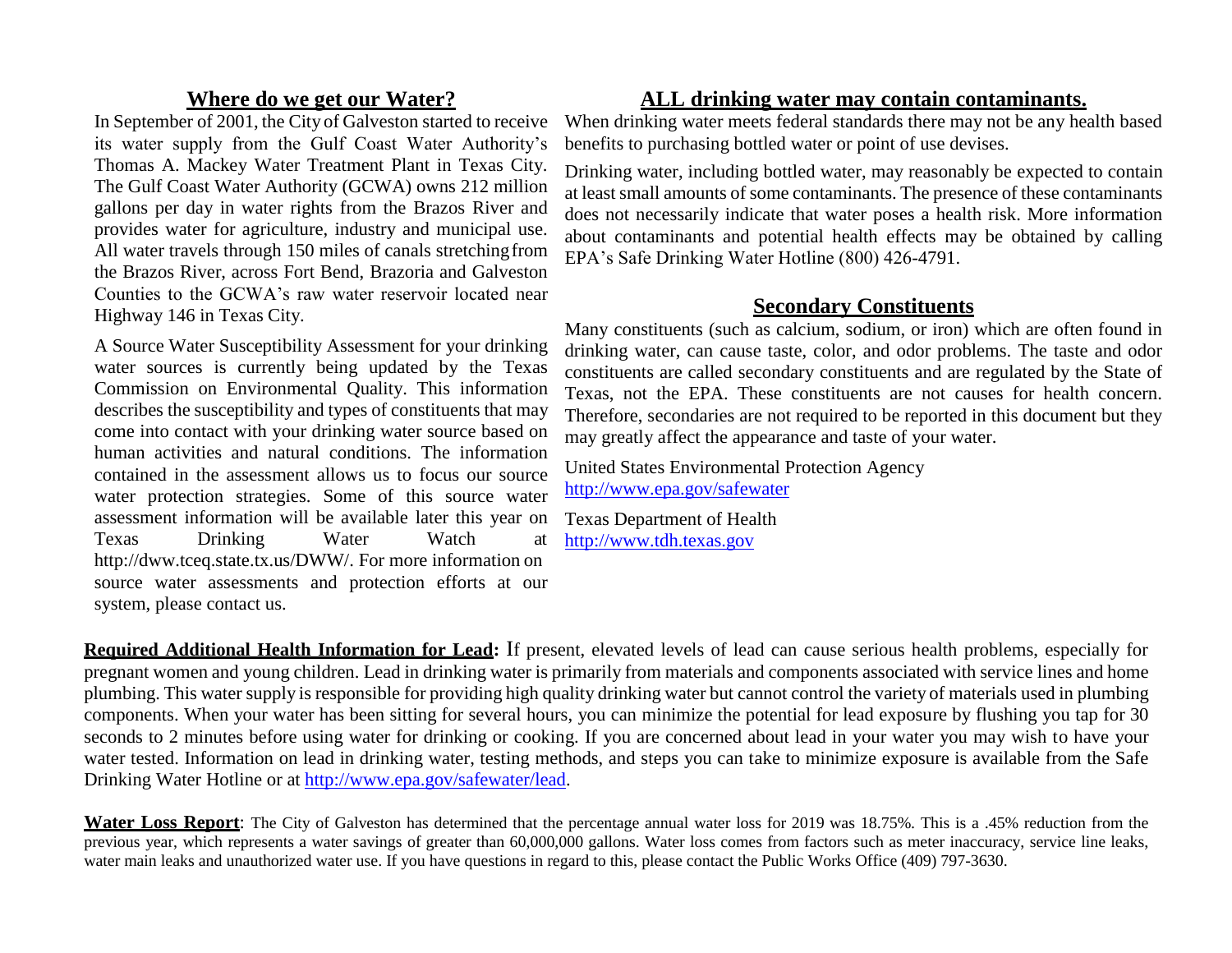## **About The following Pages**

The pages that follow list all of the federally regulated or monitored contaminants which have been found in your drinking water. The U.S. EPA requires water systems to test for up to 97 contaminants.

#### **Abbreviations/Definitions:**

**Maximum Contaminant Level Goal - MCLG -** The level of a contaminant in drinking water below which there is no known or expected risk to health. MCLGs allow for a margin of safety. **Maximum Contaminant Level – MCL -** The highest permissible level of a contaminant that is allowed in drinking water. MCLs are set as close to the MCLGs as feasible using the best available treatment technology.

**Maximum Residual Disinfectant Level-MRD-**. The highest level of a disinfectant allowed in drinking water without causing an unacceptable possibility of adverse health effects.

**Treatment Technique –** A required process intended to reduce the level of a contaminant in drinking water.

**Action Level -** The concentration of a contaminant which, if exceeded, triggers treatment or other requirements that a water system must follow.

**Turbidity -** A measure of the cloudiness of water. We monitor it because it is a good indicator of the effectiveness of our filtration system.

**NTU – Nepholometric Turbidity Units -** This is the unit used to measure water turbidity.

**MFL - Million fibers per liter -** A measure of asbestos.

**pCi/L** - **Picocuries per liter -** A measurement of radioactivity in water.

**ppm - Parts per million** - One part per million, or milligrams per liter (mg/l).

**ppb - Parts per billion** - One part per billion, or micrograms per liter.

**ppt - Parts per trillion** - One part per trillion, or nanograms per liter.

**ppq - Parts per quadrillion** - One part per quadrillion, or picograms per liter.

#### **Inorganic Contaminants**

| Year (Range) | Contaminant            | Average<br>Level | Minimum<br>Level | Maximum<br>Level | <b>MCL</b> | <b>MCLG</b> | Unit of<br>Measure | Source of Contaminant                                                                                                         |
|--------------|------------------------|------------------|------------------|------------------|------------|-------------|--------------------|-------------------------------------------------------------------------------------------------------------------------------|
| 2019         | Barium                 | 0.069            | 0.069            | 0.069            |            | ppm         |                    | Discharge of drilling wastes; discharge from metal refineries; erosion of<br>natural deposits.                                |
| 2019         | Fluoride               | 0.53             | 0.53             | 0.53             | 4          |             | ppm                | Erosion of natural deposits; water additive which promotes strong teeth;<br>discharge from fertilizer and aluminum factories. |
| 2019         | Nitrate                | 0.75             | 0.46             | 0.86             | 10         | 10          | ppm                | Runoff from fertilizer use; leaching from septic tanks, sewage; erosion of<br>natural deposits.                               |
| 2018         | Gross beta<br>emitters | 5.4              | 5.4              | 5.4              | 50         | 0           | pCi/L              | Decay of natural and man-made deposits.                                                                                       |
| 2015         | Nitrite                | 0.02             | 0.00             | 0.02             |            |             | ppm                | Runoff from fertilizer use; leaching from septic tanks, sewage; erosion of<br>natural deposits.                               |

#### **Organic Contaminants**

| Year | Contaminant | Highest<br>Average | Minimum<br>Level | Maximum<br>Level | <b>MCL</b> | <b>MCLG</b> | Unit of<br>Measure | Source of Contaminant                    |
|------|-------------|--------------------|------------------|------------------|------------|-------------|--------------------|------------------------------------------|
| 2019 | Simazine    | 0.25               | 0.25             | 0.25             |            |             | ppb                | Herbicide runoff.                        |
| 2019 | Atrazine    | 0.13               | 0.13             | 0.13             |            |             | ppb                | Runoff from herbicide used on row crops. |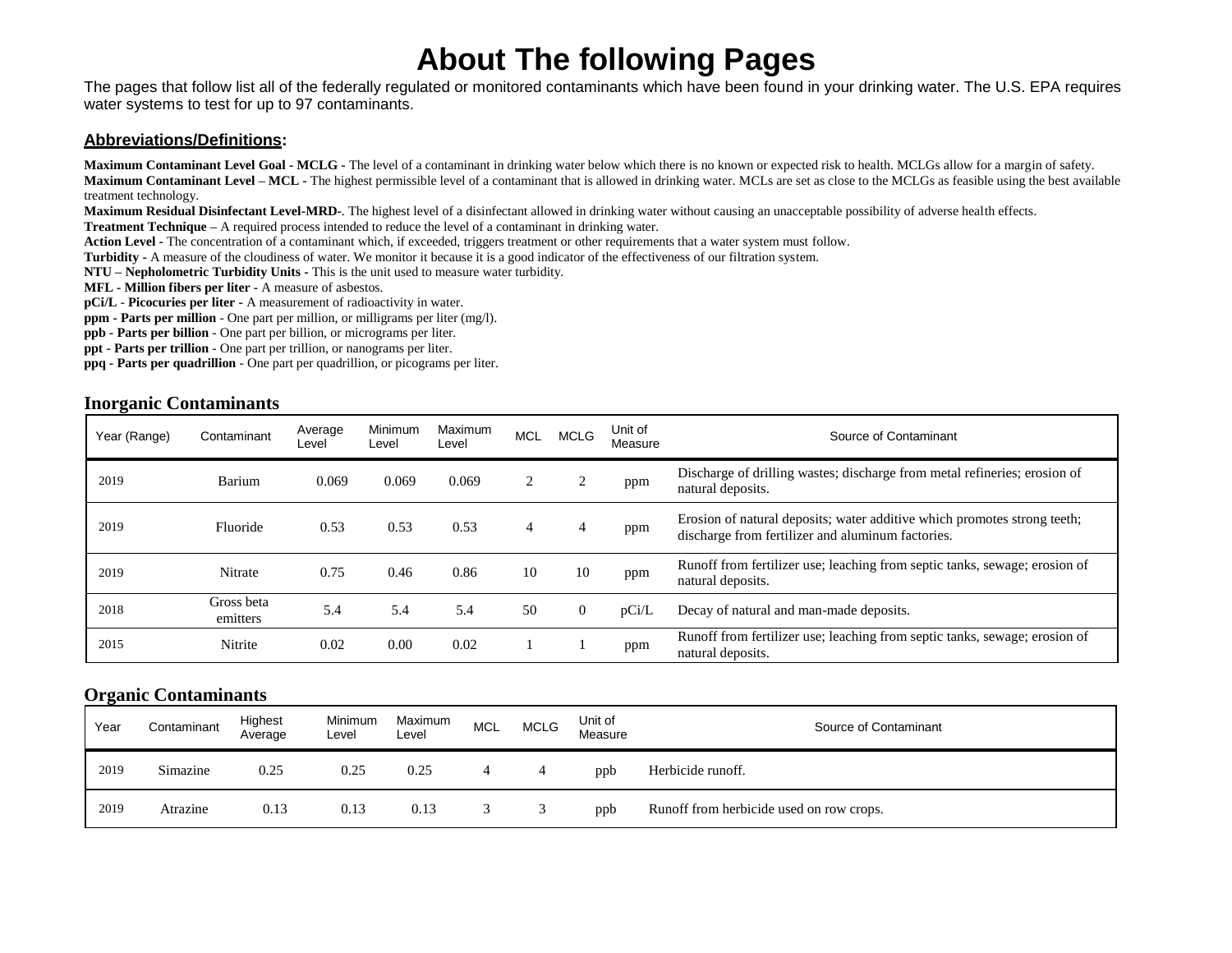#### **Disinfection Byproducts**

| Year<br>(Range) | Contaminant                      | Average<br>Level | Minimum<br>∟evel | Maximum<br>Level | <b>MCL</b> | Unit of<br>Measure | Source of Contaminant                     |
|-----------------|----------------------------------|------------------|------------------|------------------|------------|--------------------|-------------------------------------------|
| 2019            | <b>Total Haloacetic</b><br>Acids | 12.39            | 1.70             | 21.3             | 60         | ppb                | Byproduct of drinking water disinfection. |
| 2018            | Total<br>Trihalomethanes         | 46.20            | 33.9             | 74.40            | 80         | ppb                | Byproduct of drinking water disinfection. |

## **Required Additional Health Information about Trihalomethanes (TTHM)**

Some people who drink water containing trihalomethanes in excess of the MCL over many years may experience problems with their liver, kidneys, or central nervous systems, and may have an increased risk of getting cancer. Unregulated Contaminants

Bromoform, chloroform, bromodichloromethane, and dibromochloromethane are disinfection byproducts. There is no maximum contaminant level for these chemicals at the entry point to distribution.

| Year | Contaminant                 | Average<br>Level | Minimum<br>Level | Maximum<br>Level | Unit of<br>Measure | Source of Contaminant                     |
|------|-----------------------------|------------------|------------------|------------------|--------------------|-------------------------------------------|
| 2018 | Chloroform                  | 10.69            | 3.2              | 21.8             | ppb                | Byproduct of drinking water disinfection. |
| 2018 | <b>Bromoform</b>            | 6.78             | 1.5              | 13.1             | ppb                | Byproduct of drinking water disinfection. |
| 2018 | <b>Bromodichloromethane</b> | 14.30            | 4.7              | 25.4             | ppb                | Byproduct of drinking water disinfection. |
| 2018 | Dibromochloromethane        | 14.48            | 7.5              | 21.1             | ppb                | Byproduct of drinking water disinfection. |

#### **Lead and Copper**

| Year | Contaminant | <b>MCLG</b> | Number of Sites<br>Exceeding Action<br>Level | Action<br>Level | Unit of<br>Measure | Source of Contaminant                                                                                      |
|------|-------------|-------------|----------------------------------------------|-----------------|--------------------|------------------------------------------------------------------------------------------------------------|
| 2019 | Lead        |             |                                              |                 | ppb                | Corrosion of household plumbing systems; Erosion of natural deposits.                                      |
| 2019 | Copper      |             |                                              | د. 1            | ppm                | Erosion of natural deposits: Leaching from wood preservatives; Corrosion of<br>household plumbing systems. |

#### **Turbidity**

Turbidity has no health effects. However, turbidity can interfere with disinfection and provide a medium for microbial growth. Turbidity may indicate the presence of disease-causing organisms. These organisms include bacteria, viruses, and parasites that can cause symptoms such as nausea, cramps, diarrhea and associated headaches.

| Year | Contaminant | <b>Highest Single</b><br>Measurement | Lowest Monthly<br>% of Samples<br><b>Meeting Limits</b> | Turbidity<br>Limits | Unit of<br>Measure | Source of Contaminant |
|------|-------------|--------------------------------------|---------------------------------------------------------|---------------------|--------------------|-----------------------|
| 2019 | Turbidity   | 0.11                                 | 100%                                                    | 0.3                 | <b>NTU</b>         | Soil runoff.          |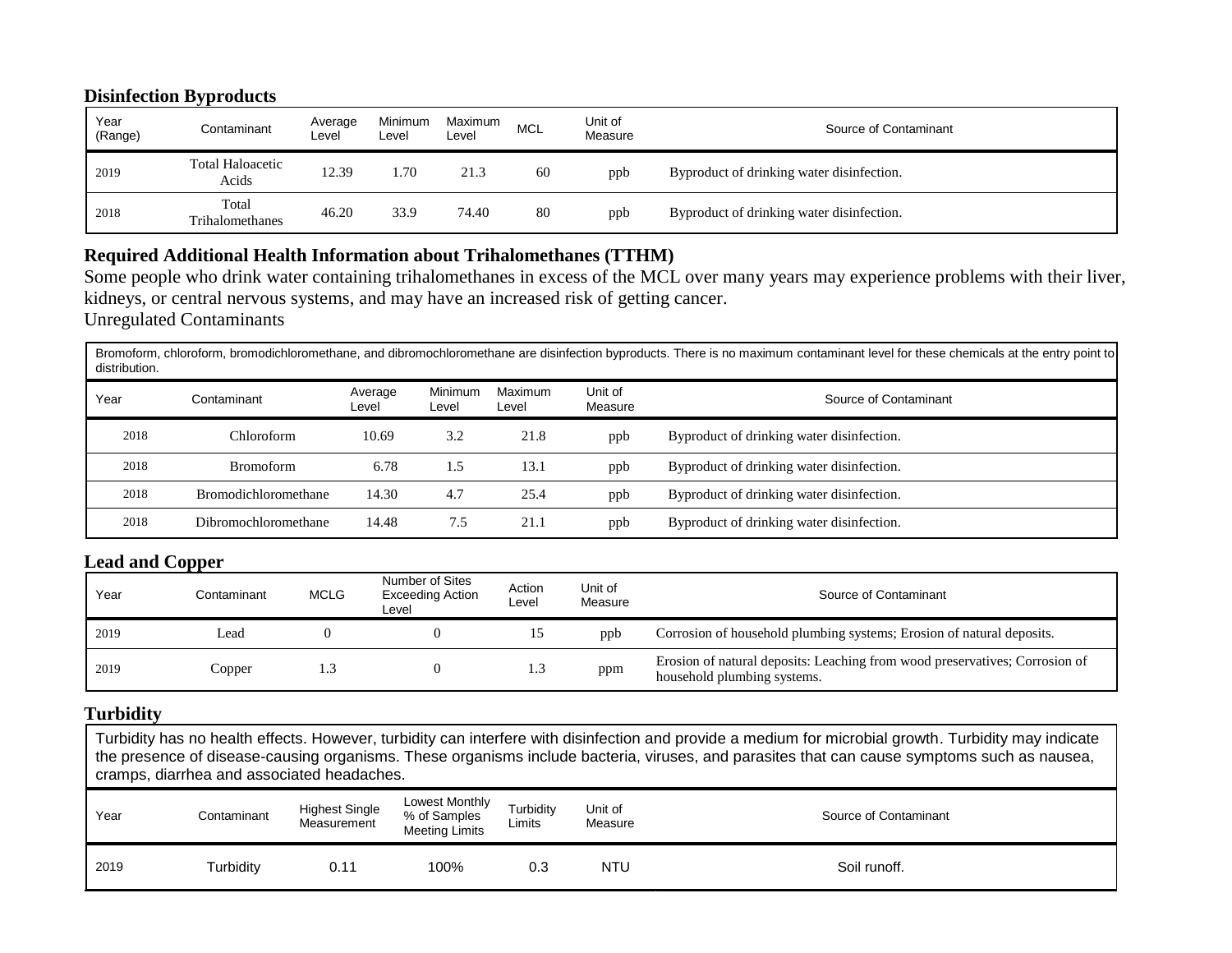### **COLIFORMS What are coliforms?**

Total coliform bacteria are used as indicators of microbial contamination of drinking water because testing for them is easy. While not disease-causing organisms themselves, they are often found in association with other microbes that are capable of causing disease. Coliform bacteria are hardier than many disease-causing organisms; therefore, their absence from water is a good indication that the water is microbiologically safe for human consumption. Fecal coliform bacteria and, in particular, E. coli, are members of the coliform bacteria group originating in the intestinal tract of warm-blooded animals and are passed into the environment through feces. The presence of fecal coliform bacteria (E. coli) in drinking water may indicate recent contamination of the drinking water with fecal material. The following table indicates whether total coliform or fecal coliform bacteria were found in the monthly drinking water samples submitted for testing by your water supplier last year.

#### **Coliform Bacteria**

| Maximum<br>Contaminant Level<br>Goal | Total Coliform<br>Maximum<br>Contaminant Level | Highest No. of<br>Positive | Fecal Coliform or<br>E. Coli Maximum<br><b>Contaminant Level</b> | Total No. of<br>Positive E. Coli or<br>Fecal Coliform<br>Samples | Violation | Likely Source of<br>Contamination       |
|--------------------------------------|------------------------------------------------|----------------------------|------------------------------------------------------------------|------------------------------------------------------------------|-----------|-----------------------------------------|
|                                      | 5% of monthly<br>samples are<br>positive       |                            |                                                                  |                                                                  | No        | Naturally present in<br>the environment |

#### **Maximum Residual Disinfectant Level**

| Year | Disinfectant | Average<br>_evel | Minimum<br>Level | Maximum<br>∟evel | MRDL | <b>MRDLG</b> | Units | Source                                   |
|------|--------------|------------------|------------------|------------------|------|--------------|-------|------------------------------------------|
| 2019 | Chloramines  | 2.20             | $0.50\,$         | 3.80             |      | 4.0          | ppm   | Disinfectant used to control<br>microbes |